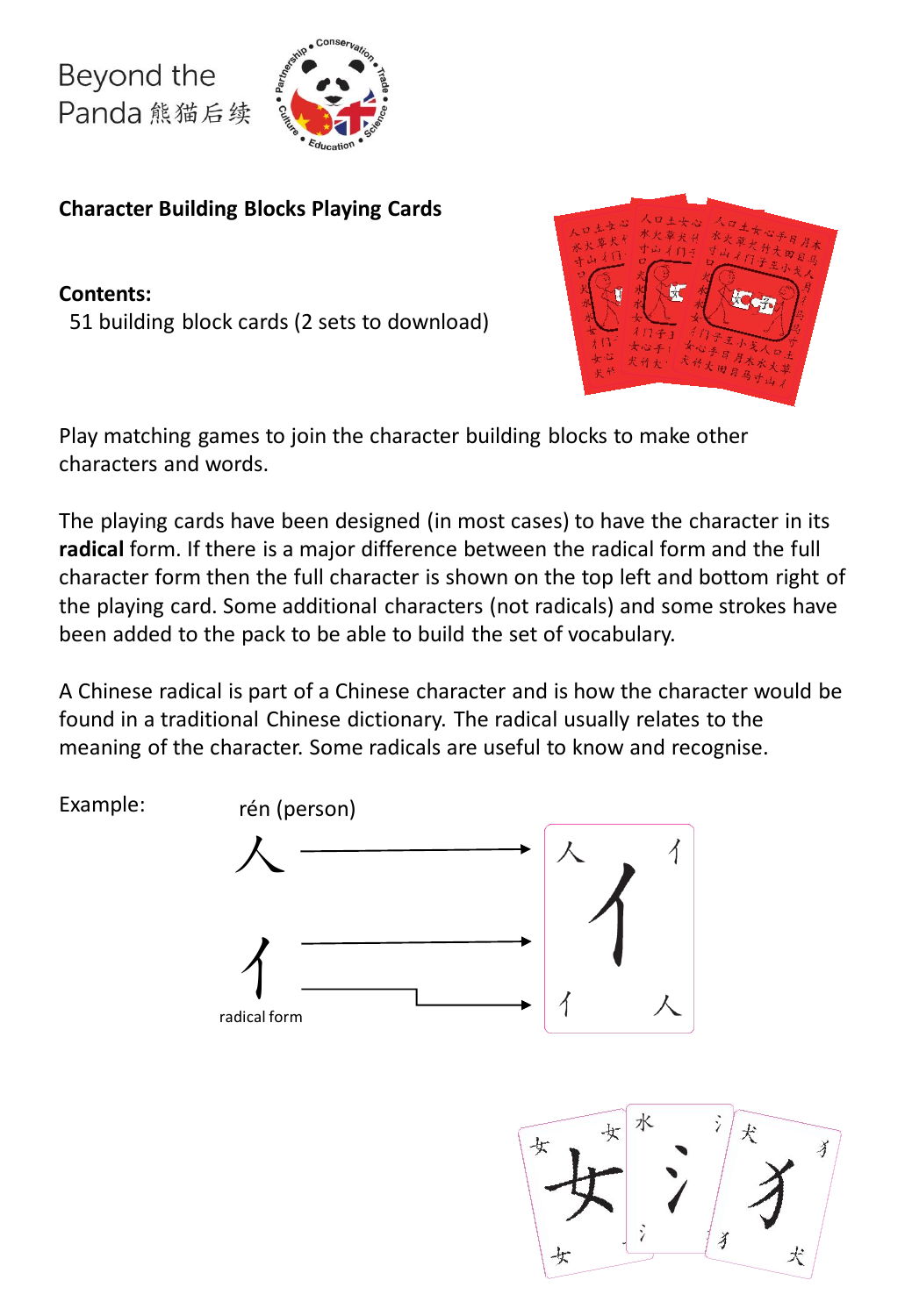

## **Making words and phrases**

Example:



The aim of these playing cards is to recognise Chinese radicals as character building blocks.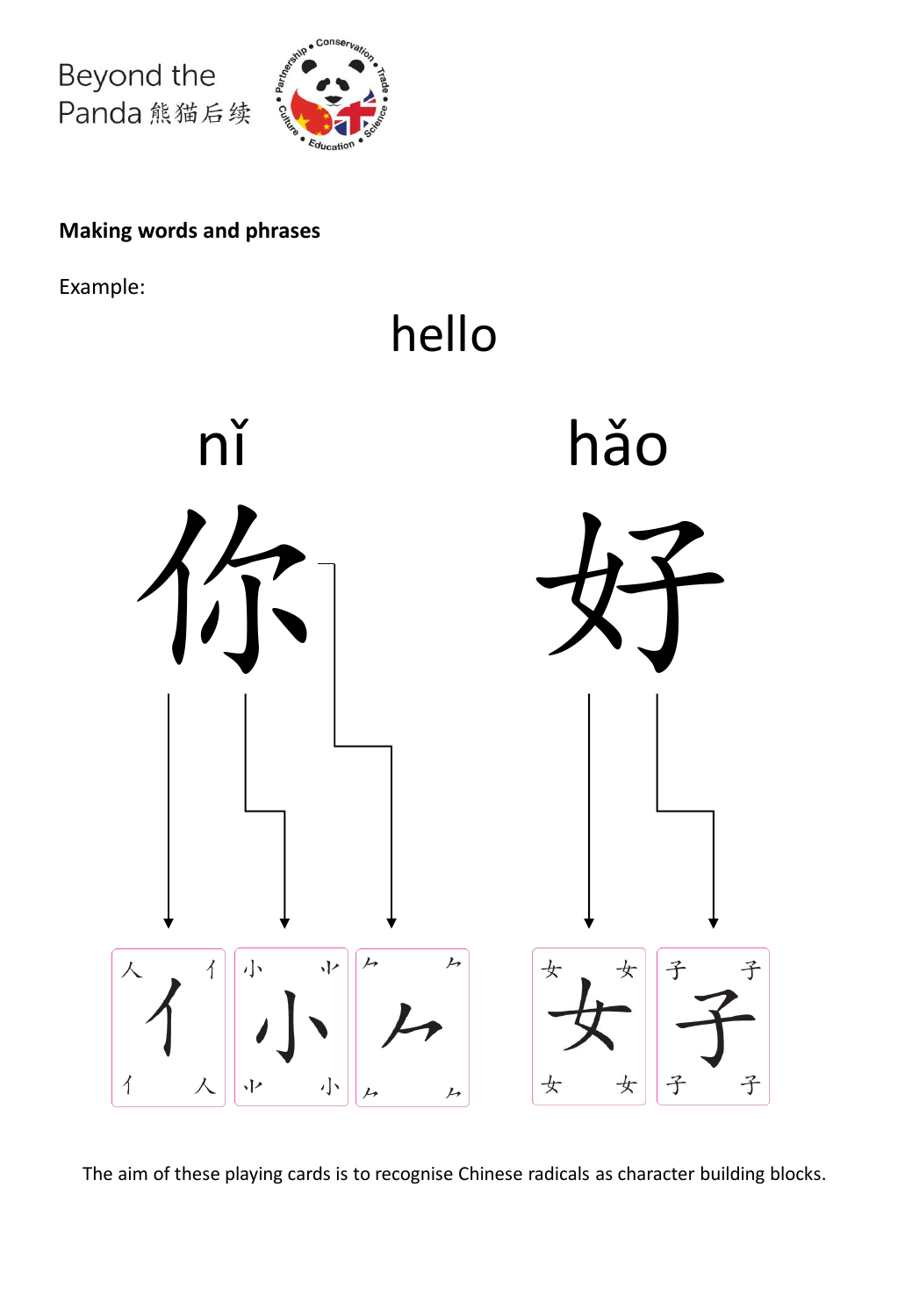

## **Making words and phrases (continued)**

Example:

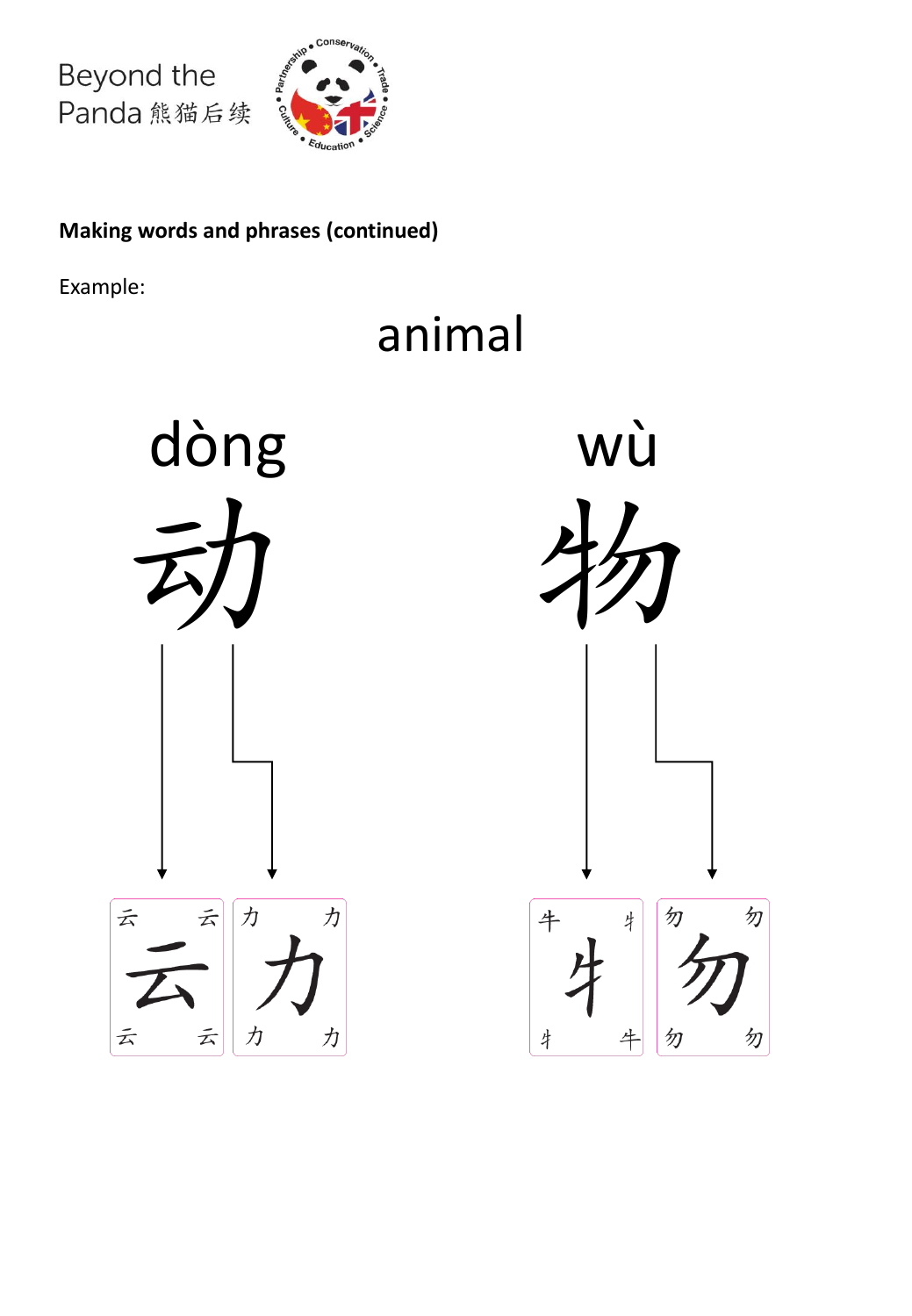

Some possible words and phrases which can be made from the sets:

**Greetings**

| hello           | ní hǎo         | 你好       |
|-----------------|----------------|----------|
| I'm good        | wǒ hěn hǎo     | 我很好      |
| thanks          | xièxiè         | 谢谢       |
| she             | tā             | 她        |
| he              | tā             | 他        |
| them            | tāmen          | 他们 / 她   |
| have            | yǒu            | 有        |
| at              | zài            | 在        |
| name            | míng zi        | 名字       |
| home            | jiā            | 家        |
| <b>Nature</b>   |                |          |
| animal          | dòng wù        | 动物       |
| species         | zhǒng          | 种        |
| giant panda     | dà xióng mão   | 大熊猫      |
| red panda       | xiaŏ xióng mão | 小熊猫      |
| mountain forest | shān lín       | 山林       |
| rainforest      | yǔ lín         | 雨林       |
| desert          | shā mò         | 沙漠       |
| river           | hé / jiāng     | 河 /<br>江 |
| sea             | hǎi            | 海        |
| ocean           | hải yáng       | 海洋       |
| grass           | cǎo            | 草        |

尔好 我很好 射谢 也们 / 她们 名字 勃物 大熊猫 小熊猫 山林 雨林 少漠 每洋



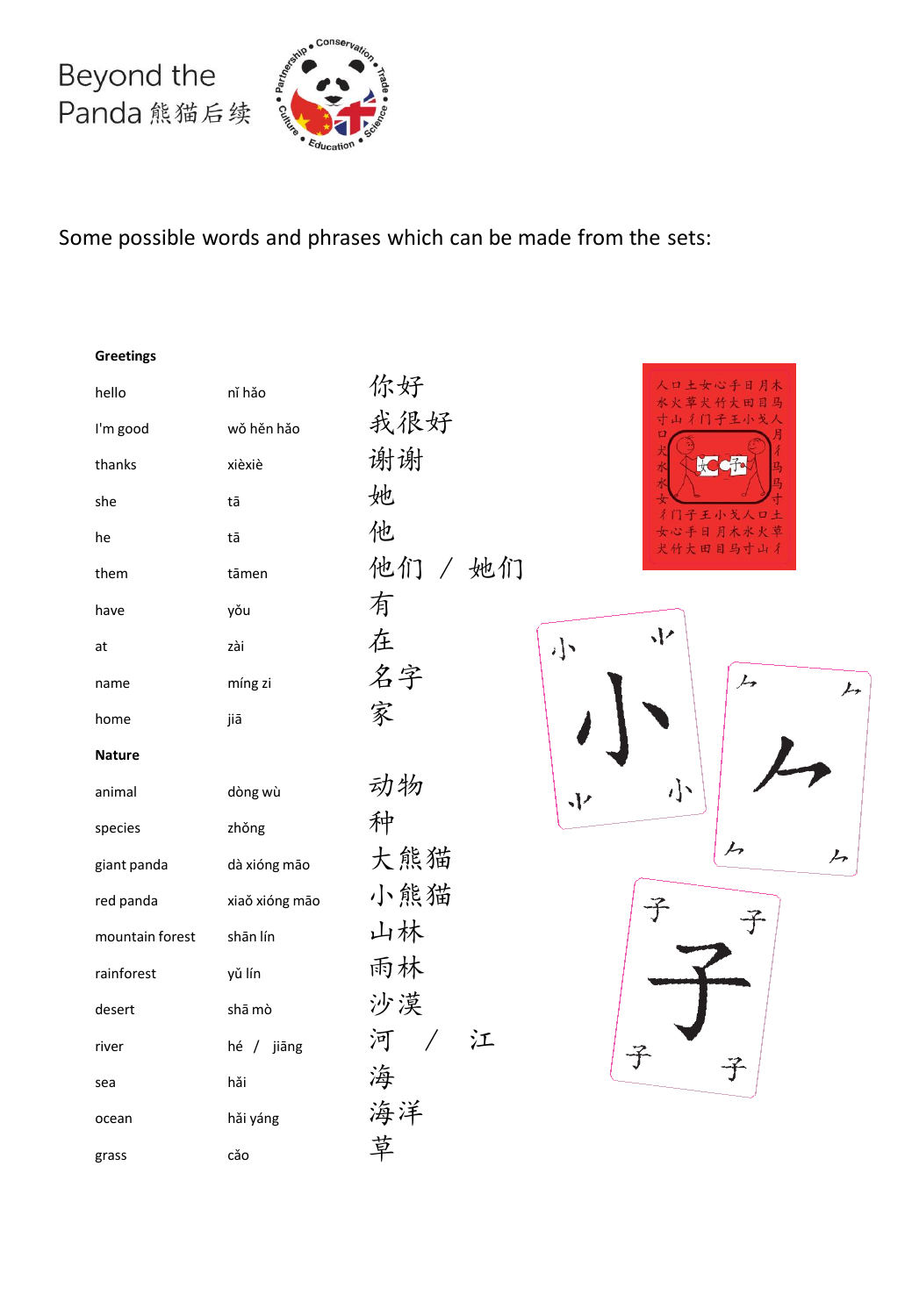

List of building block playing cards and their meanings:

|                        | man                                         |
|------------------------|---------------------------------------------|
|                        | mouth                                       |
|                        | earth                                       |
|                        | woman                                       |
|                        | heart                                       |
| 才                      | hand                                        |
|                        | water                                       |
| $\cdots$               | fire                                        |
| $+$                    | grass, plant                                |
| $\breve{\mathfrak{z}}$ | dog, animal                                 |
| 乐乐                     | bamboo                                      |
| 大                      | big                                         |
| 田                      | field                                       |
| 目                      | eye                                         |
| 马                      | horse                                       |
| ↸                      | thumb (also Chinese inch or unit of length) |
| 山                      | mountain                                    |
| $\hat{\mathcal{A}}$    | step                                        |
| $\sqrt{4}$             | gate, door                                  |
| 子                      | child                                       |
| 王                      | king                                        |
| $\sqrt{2}$             | small                                       |
| 戈                      | halberd (a spear with battleaxe)            |
| 日                      | sun, day                                    |
| 月                      | moon, month                                 |